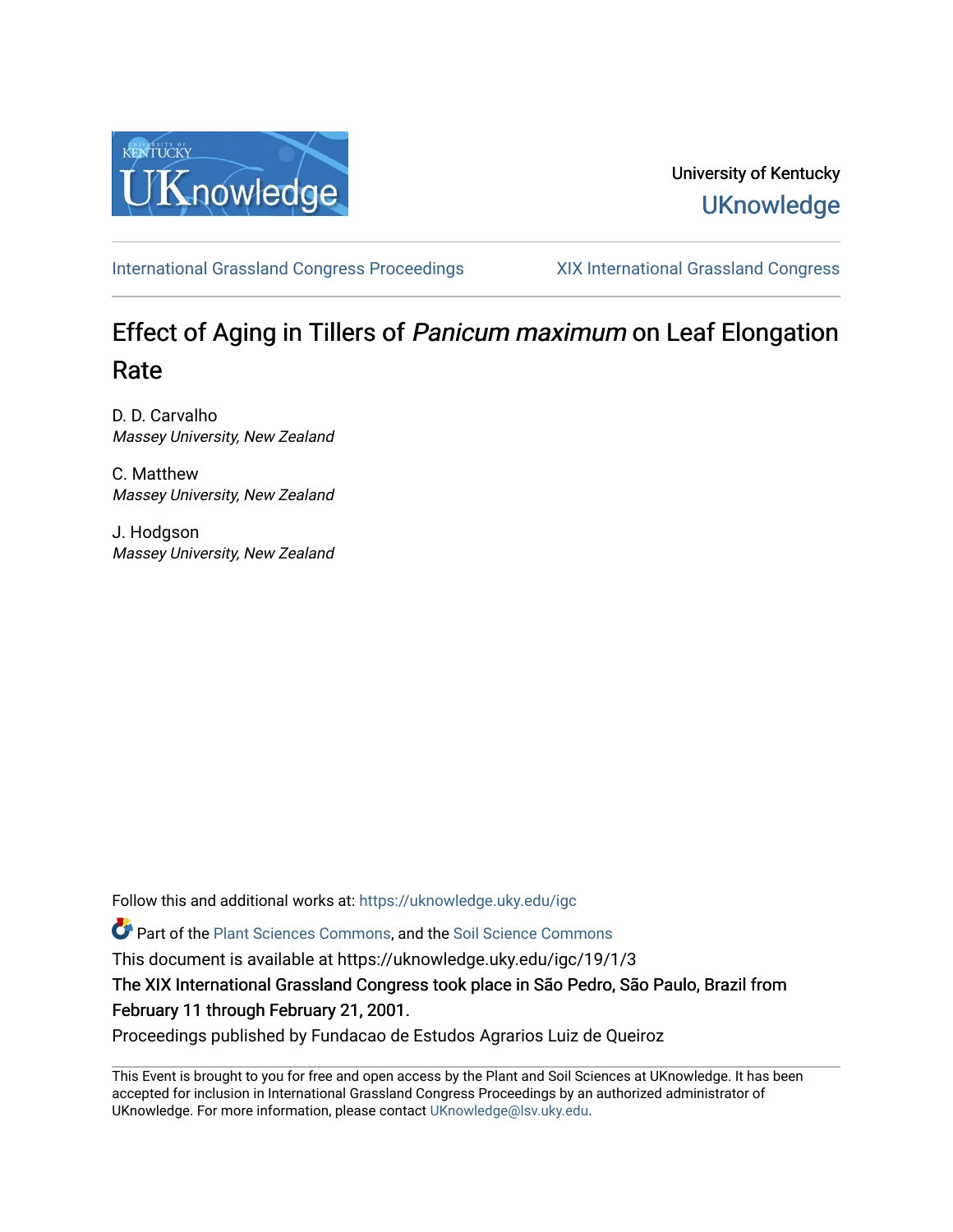# **EFFECT OF AGING IN TILLERS OF** *PANICUM MAXIMUM*  **ON LEAF ELONGATION RATE.**

D.D. Carvalho, C. Matthew and J. Hodgson

Institute of Natural Resources, Pasture and Crops.

Massey University, New Zealand.

### **Abstract**

Two cultivars of Guinea grass (*P. maximum*, Jacq.), Mombaça and Tanzânia, were cultivated in five litre pots, as single plants, in a green house. Plants were subjected to three defoliation levels (100, 200 and 400 mm height) for five successive monthly harvests. The experimental design was a 3x2 randomised block with five replicates. Three types of tiller (main, primary and secondary) were selected, at random, on each plant and leaf elongation rate (LER) above cutting height was measured, weekly, between harvests. There were significant differences (P<0.05) in LER between tiller types in cv. Mombaça in all periods, but only in period two in cv. Tanzânia. In the last period tillers were classified, at random, as old (over four months age) mature (between two and four months) and young (between one and two months). Old tillers had a lower  $(P<0.05)$  LER than the other two categories in both cultivars and lower (P<0.05) SLA (specific leaf area) in Mombaça.

**Keywords:** Guinea grass cultivars, specific leaf area, tiller types.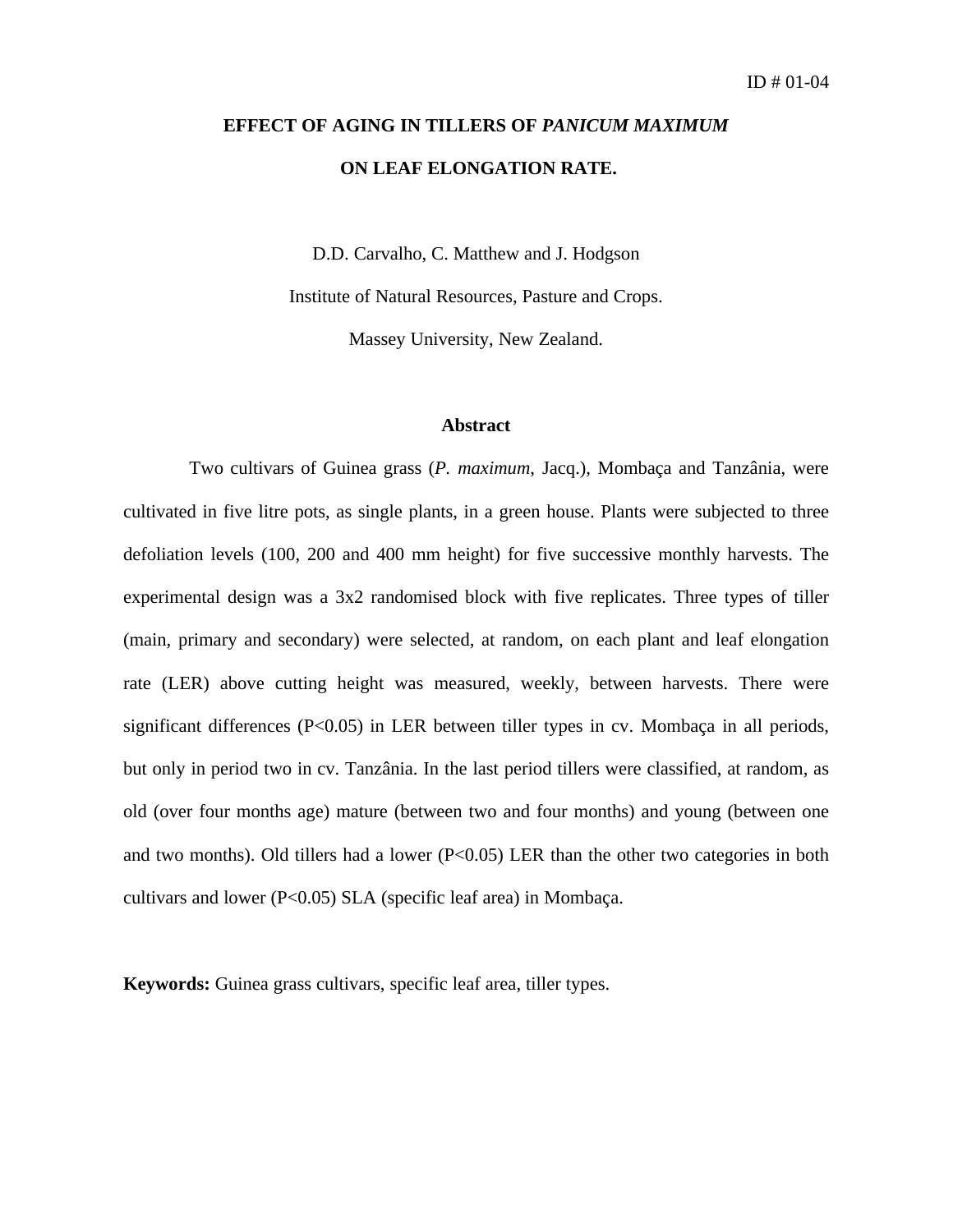### **Introduction**

Dry matter flux in a pasture has been extensively evaluated through rates of tiller appearance and of leaf appearance, elongation and senescence (Davies, 1993), but there is little information on the effect of tiller age in these variables in forage species. Bos and Neuteboom (1998) found a large and significant effect of tiller type (main, primary and secondary) in wheat when evaluating specific site usage and Haun Stage-delay under different light and temperature regimes. Gomide (1997) also found differences in leaf elongation rate when comparing main and primary tillers in Guinea grass (*Panicum maximum*) cultivars. Durand et al. (1999) observed effects of temperature and developmental stage on leaf elongation rate in *Festuca arundinacea.* This paper reports the effects of tiller age on leaf elongation rate in two cultivars of Guinea grass.

#### **Material and Methods**

Established seedlings of Guinea grass cultivars, Mombaça and Tanzânia, were grown in five litre pots filled with a mixture of soil  $(2/3)$  and sand  $(1/3)$  and added lime  $(0.5 \text{ g}/\text{pot})$ , and thinned to one per pot. Plants were grown in a glass house from September to March and the average maximum temperature was  $35^{\circ}$ C and minimum  $17^{\circ}$ C. Pots were watered and fertilised, daily, with 100 mL/pot of a 0.5% solution of a soluble fertiliser (20%N, 8.7%P, 16.6%K, 0.06% S) plus appropriate micronutrients. After four weeks, coloured wire rings were used to identify main and primary tillers, separately. Subsequently, every two weeks, all new tillers emerged in each pot were tagged with a different coloured ring. In week eight all plants were defoliated at 200 mm height, followed by five harvests at 28 day intervals, under three defoliation levels (100, 200 and 400 mm measured from the base of the plants). The experiment was a 3x2- randomised block design with five replicates. In each pot, three tillers (one main, one primary and one secondary) were selected, at random, to measure leaf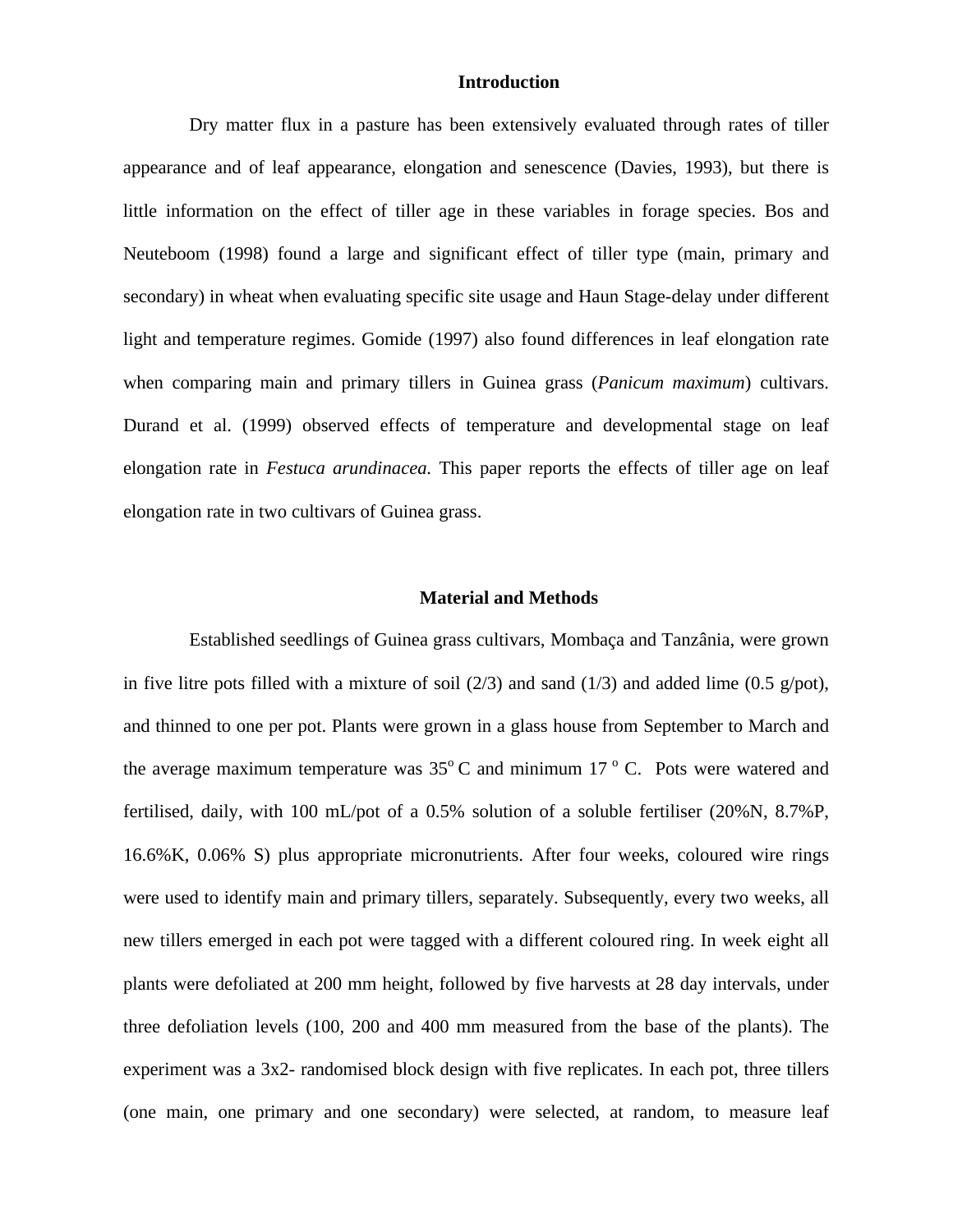elongation rate (LER) from weekly measurements of lamina length above cutting height for all elongating leaves, for three consecutive periods: P1 (Nov/Dec), P2 (Dec/Jan), P3 (Jan/Feb). In a subsequent period, P4 (Feb/Mar) tillers were selected, at random, in three age categories defined as old (over four months), mature (between two and four months) and young (one to two months). The LER means were compared within cultivars using Student-T test at 5% probability.

#### **Results and Discussion**

There were significant interactions between the effects of tiller category and cutting height in some periods but not in others. Results are presented for effect of tiller age and period of measurement pooled within defoliation treatments in each cultivar. Figure 1 shows LER in main, primary and secondary tillers during three consecutive periods in the growing season for Mombaça and Tanzânia. LER increased consistently across the main-primarysecondary tiller sequence in all periods for Mombaça, although not all differences were significant (Figure 1). The contrasts in Tanzânia were smaller and generally non-significant. As noted in an earlier study (Gomide, 1997) differences in LER between cultivars were limited, but these results contrast with other reports (Santos, 1997, Carvalho, 1999), in field and controlled environments, where Mombaça usually had higher LER than Tanzânia. In all the studies LER average values were twice those in the present trial. With time (from P1 to P3) a decrease in LER occurred in both cultivars in all tiller types (Figure 1). This decrease suggests an aging process with time, which was observed to result in eventual tiller death. Based on this observation, Figure 2 presents LER data in P4 from tillers designated old, mature and young. LER in mature tillers was twice that in old tillers in both cultivars  $(P<0.05)$ and higher than in young tillers in Mombaça (P<0.05). Specific leaf area (SLA), was greater (P<0.05) in old than in mature tillers in Mombaça (250 and 208 cm<sup>2</sup>/g, s.e.m.  $\pm$ 11.1), but not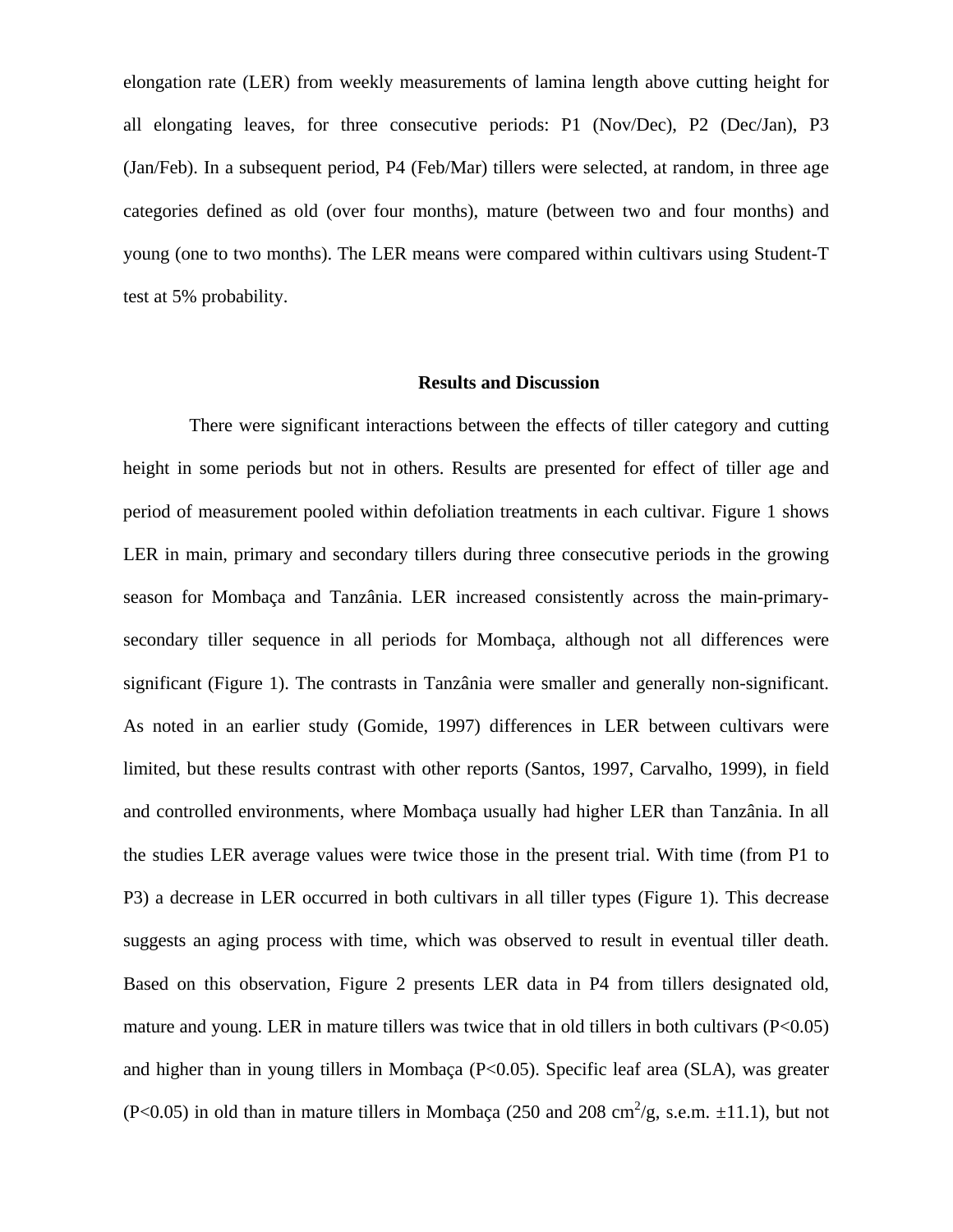in Tanzânia (average 227 cm<sup>2</sup>/g, s.e.m.  $\pm$ 4.9). Taking together the age effects on LER and SLA, it is clear that leaves from old tillers contributed progressively less to herbage yield than mature tillers in Mombaça but not in Tanzânia. Reasons for this cultivar contrast remain to be investigated. These results demonstrate the important influence of tiller age on the productivity of pasture of *P.maximum*, and suggest the importance of efficient non-random sampling procedures in studies of this kind. The results also indicate that in the two cultivars studied, but especially in Mombaça, tiller death can arise from a natural aging process, first indicated by a decrease in LER and increase in SLA.

#### **References**

**Bos, H.J. and Neuteboom J.H.** (1998). Morphological analysis of leaf and tiller number dynamics of wheat (*Triticum aestivum* L.): responses to temperature and light intensity. Annals of Botany. **81:**1311-139.

**Carvalho, D.D., Matthew C and Hodgson J.** (1999). Leaf morphogenesis and site filling in the establishment period in three Guinea grass (*Panicum maximum*, Jacq) cultivars. Proceedings of the Agronomy Society of New Zealand. **29:**107-114

**Davies, A.** (1993). Tissue turnover in the sward. In: A. Davies, R.D. Baker, S.A. Grant, S.A Laidlaw. (eds.) Sward measurement Handbook. Reading: The British Grassland Society, pp. 183-216**.**

**Durand, J.L, Schaufele R. and Gastal F.**(1999). Grass leaf elongation rate as a function of developmental stage and temperature: morphological analysis and modelling. Annals of Botany. **83:** 577-588.

**Gomide, C.A.M.** (1997). Morphogenesis and growth analysis of *Panicum maximum* cvs. MSc Thesis. Universidade Federal de Viçosa- Viçosa-Brazil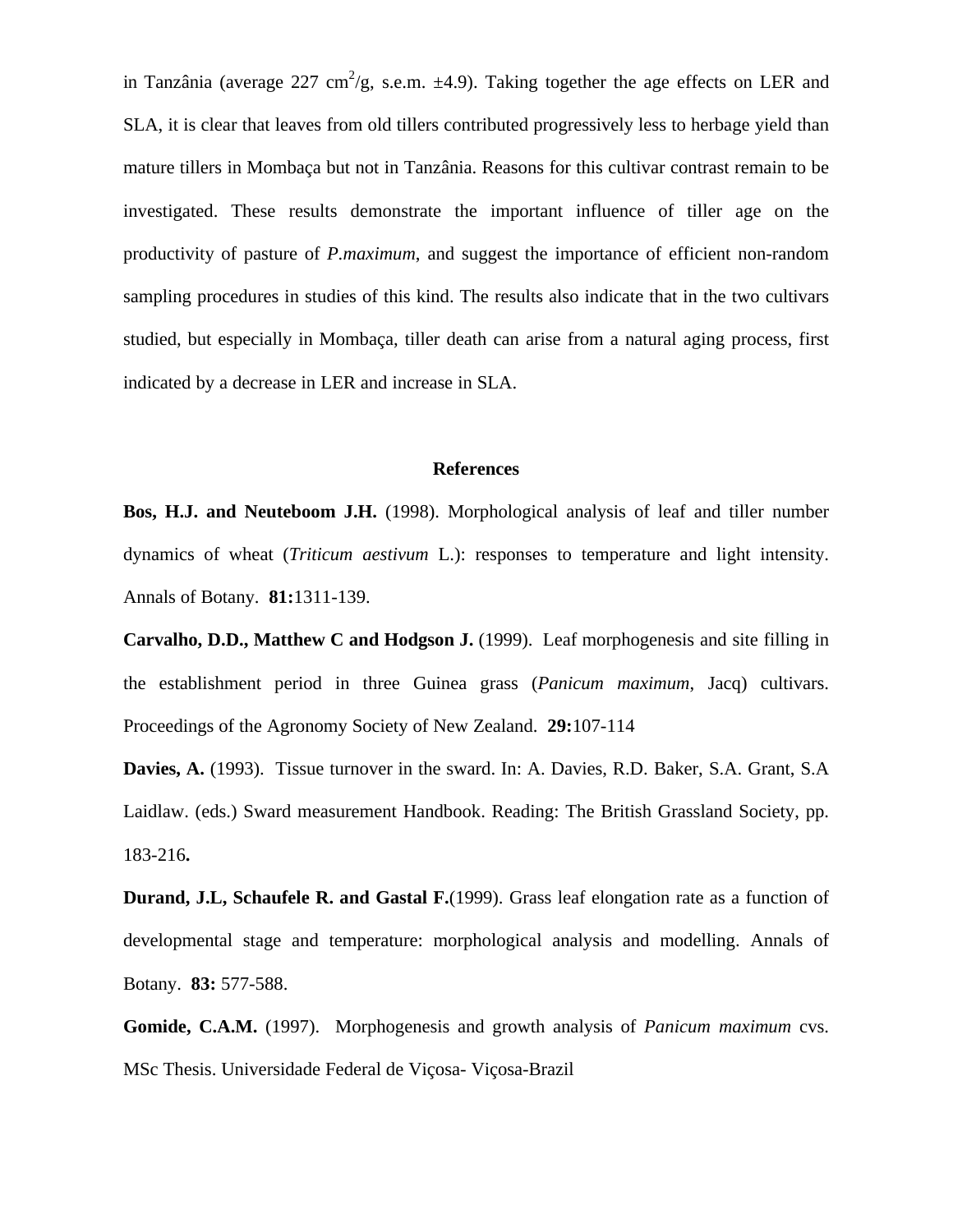**Santos, P.M.** (1997). A study of characteristics of *Panicum maximum* (Jacq) cv Tanzânia and Mombaça to establish their management. MSc Thesis. Escola Superior de Agricultura "Luiz de Queiroz". Piracicaba- Brazil



**Figure 1** - Leaf elongation rate (mm leaf/ tiller/day) in main, primary and secondary tiller, in two Guinea grass cultivars (Mombaça and Tanzânia), in three consecutive periods P1 (Nov/Dec), P2 (Dec/Jan) and P3 (Jan/Feb).

s.e.m.are shown as numbers above columns.

Columns with different letters are statistically (P<0.05) different within each cultivar and period.